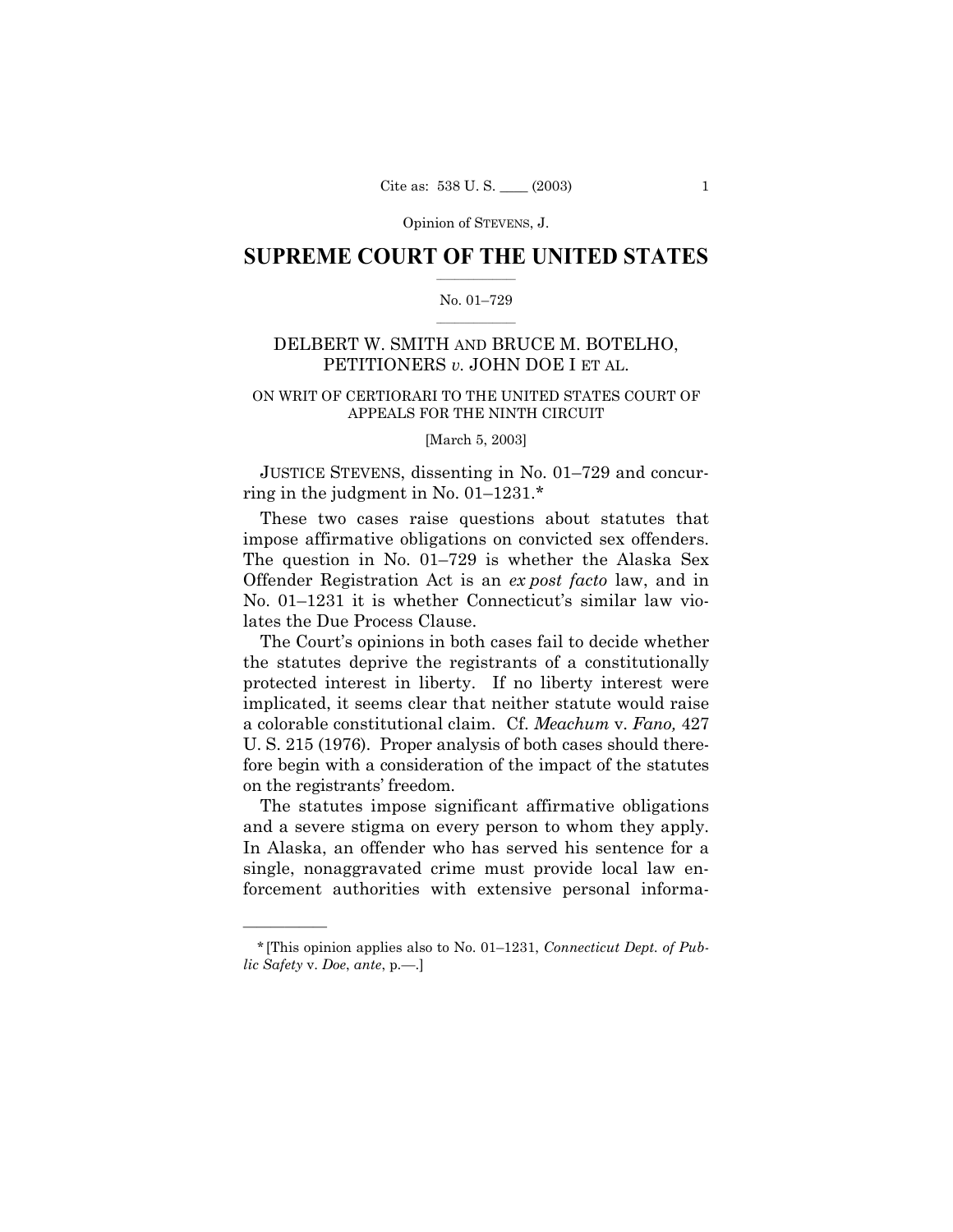#### 2 SMITH *v.* DOE

#### Opinion of STEVENS, J.

tion—including his address, his place of employment, the address of his employer, the license plate number and make and model of any car to which he has access, a current photo, identifying features, and medical treatment at least once a year for 15 years. If one has been convicted of an aggravated offense or more than one offense, he must report this same information at least quarterly for life. Moreover, if he moves, he has *one* working day to provide updated information. Registrants may not shave their beards, color their hair, change their employer, or borrow a car without reporting those events to the authorities. Much of this registration information is placed on the Internet. In Alaska, the registrant's face appears on a webpage under the label "Registered Sex Offender." His physical description, street address, employer address, and conviction information are also displayed on this page.

The registration and reporting duties imposed on convicted sex offenders are comparable to the duties imposed on other convicted criminals during periods of supervised release or parole. And there can be no doubt that the "[w]idespread public access," *ante*, at 12 (opinion in No. 01– 729), to this personal and constantly updated information has a severe stigmatizing effect. See Brief for the Office of the Public Defender for the State of New Jersey et al. as *Amici Curiae* 7–21 (providing examples of threats, assaults, loss of housing, and loss of jobs experienced by sex offenders after their registration information was made widely available). In my judgment, these statutes unquestionably affect a constitutionally protected interest in liberty. Cf. *Wisconsin* v*. Constantineau*, 400 U. S. 433 (1971).

It is also clear beyond peradventure that these unique consequences of conviction of a sex offense are punitive. They share three characteristics, which in the aggregate are not present in any civil sanction. The sanctions (1) constitute a severe deprivation of the offender's liberty,  $(2)$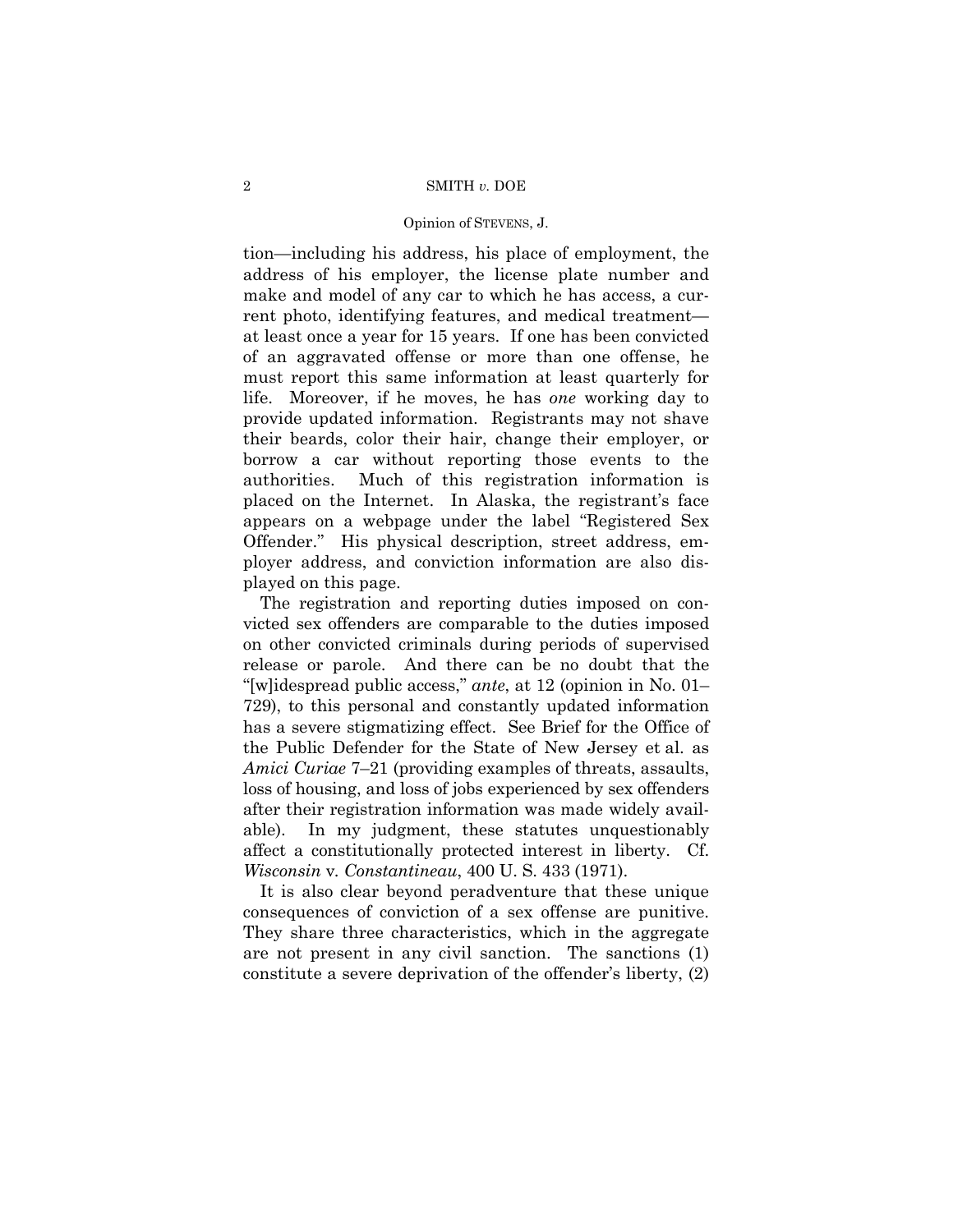are imposed on everyone who is convicted of a relevant criminal offense, and (3) are imposed only on those criminals. Unlike any of the cases that the Court has cited, a criminal conviction under these statutes provides both a *sufficient* and a *necessary* condition for the sanction.

To be sure, there are cases in which we have held that it was not punishment and thus not a violation of the *Ex Post Facto* Clause to deny future privileges to individuals who were convicted of crimes. See, *e.g.*, *De Veau* v. *Braisted*, 363 U. S. 144 (1960) (upholding prohibition of convicted felons from working for waterfront unions); *Hawker* v. *New York*, 170 U. S. 189 (1898) (upholding prohibition of doctors who had been convicted of a felony from practicing medicine). Those cases are distinguishable because in each the prior conviction was a sufficient condition for the imposition of the burden, but it was not a necessary one. That is, one may be barred from participation in a union because he has not paid fines imposed on him. See *NLRB* v. *Allis-Chalmers Mfg. Co.*, 388 U. S. 175,  $191-192$  (1967). And a doctor may not be permitted to practice medicine because she is no longer competent to do so. See, *e.g.*, N. J. Stat. Ann. §45:1–21 (West Supp. 2002).

Likewise, in *Kansas* v. *Hendricks*, 521 U. S. 346 (1997), the Court held that a law that permitted the civil commitment of persons who had committed or had been charged with a sexually violent offense was not an *ex post facto* law. But the fact that someone had been convicted was not sufficient to authorize civil commitment under Kansas law because Kansas required another proceeding to determine if such a person suffered from a "mental abnormality or personality disorder which makes the person likely to engage in the predatory acts of sexual violence.<sup>20</sup> *Id.*, at 352. Nor was the conviction even a necessary predicate for the commitment. See *ibid.* (Kansas' civil commitment procedures also applied to individuals charged with a sexually violent offense but found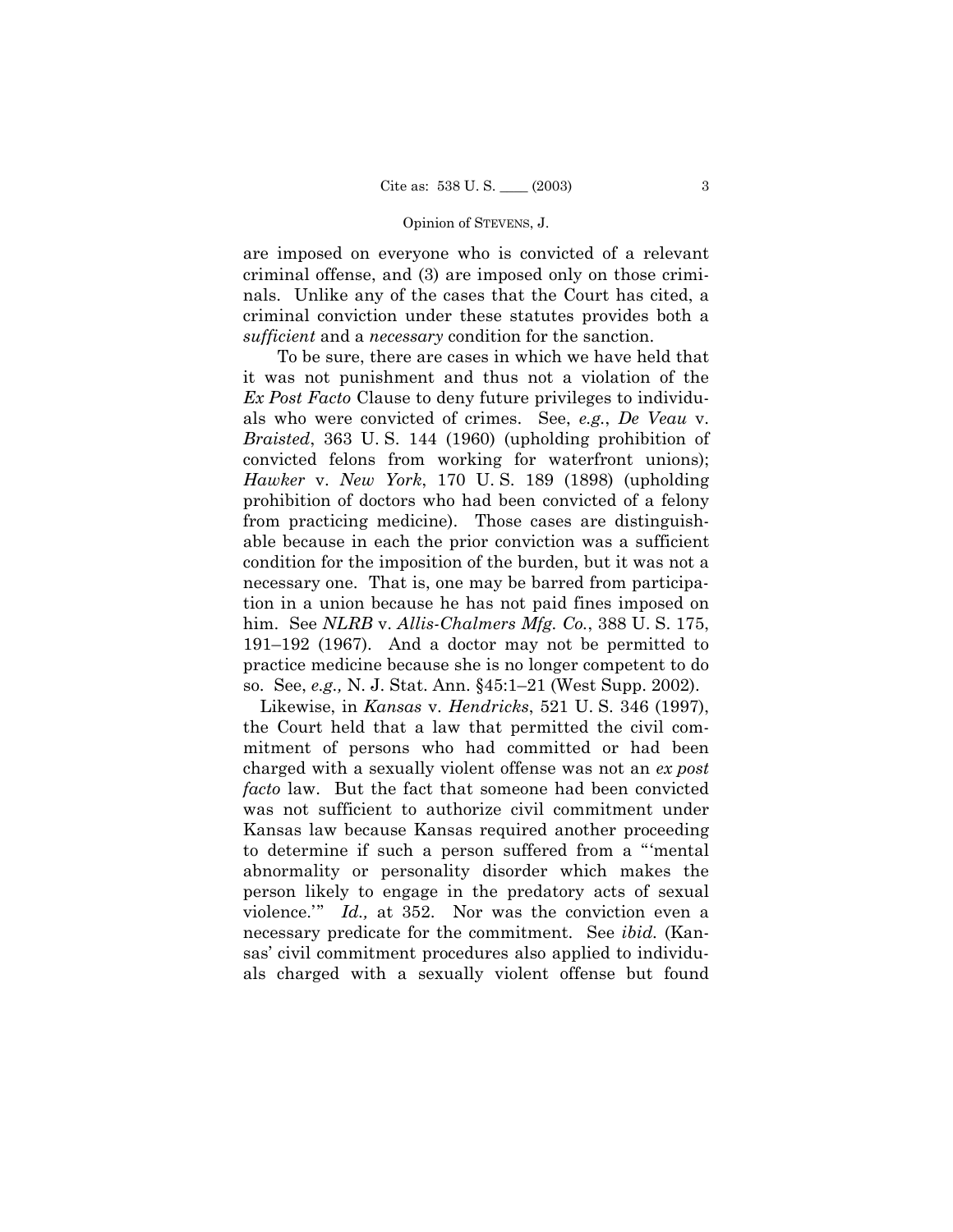incompetent to stand for trial, or found not guilty by reason of insanity or by reason of mental disease or defect). While one might disagree in other respects with *Hendricks*, it is clear that a conviction standing alone did not make anyone eligible for the burden imposed by that statute.

No matter how often the Court may repeat and manipulate multifactor tests that have been applied in wholly dissimilar cases involving only one or two of these three aspects of these statutory sanctions, it will never persuade me that the registration and reporting obligations that are imposed on convicted sex offenders *and on no one else* as a result of their convictions are not part of their punishment. In my opinion, a sanction that (1) is imposed on everyone who commits a criminal offense, (2) is not imposed on anyone else, and (3) severely impairs a person's liberty is punishment.

It is therefore clear to me that the Constitution prohibits the addition of these sanctions to the punishment of persons who were tried and convicted before the legislation was enacted. As the Court recognizes, "recidivism is the statutory concernî that provides the supposed justification for the imposition of such retroactive punishment. *Ante*, at 18 (opinion in No. 01–729). That is the principal rationale that underlies the "three strikes" statute that the Court has upheld in *Ewing* v. *California*,  $-$  U. S.  $-$ (2003). Reliance on that rationale here highlights the conclusion that the retroactive application of these statutes constitutes a flagrant violation of the protections afforded by the Double Jeopardy and *Ex Post Facto* Clauses of the Constitution.

I think it equally clear, however, that the State may impose registration duties and may publish registration information as a part of its punishment of this category of defendants. Looking to the future, these aspects of their punishment are adequately justified by two of the tradi-